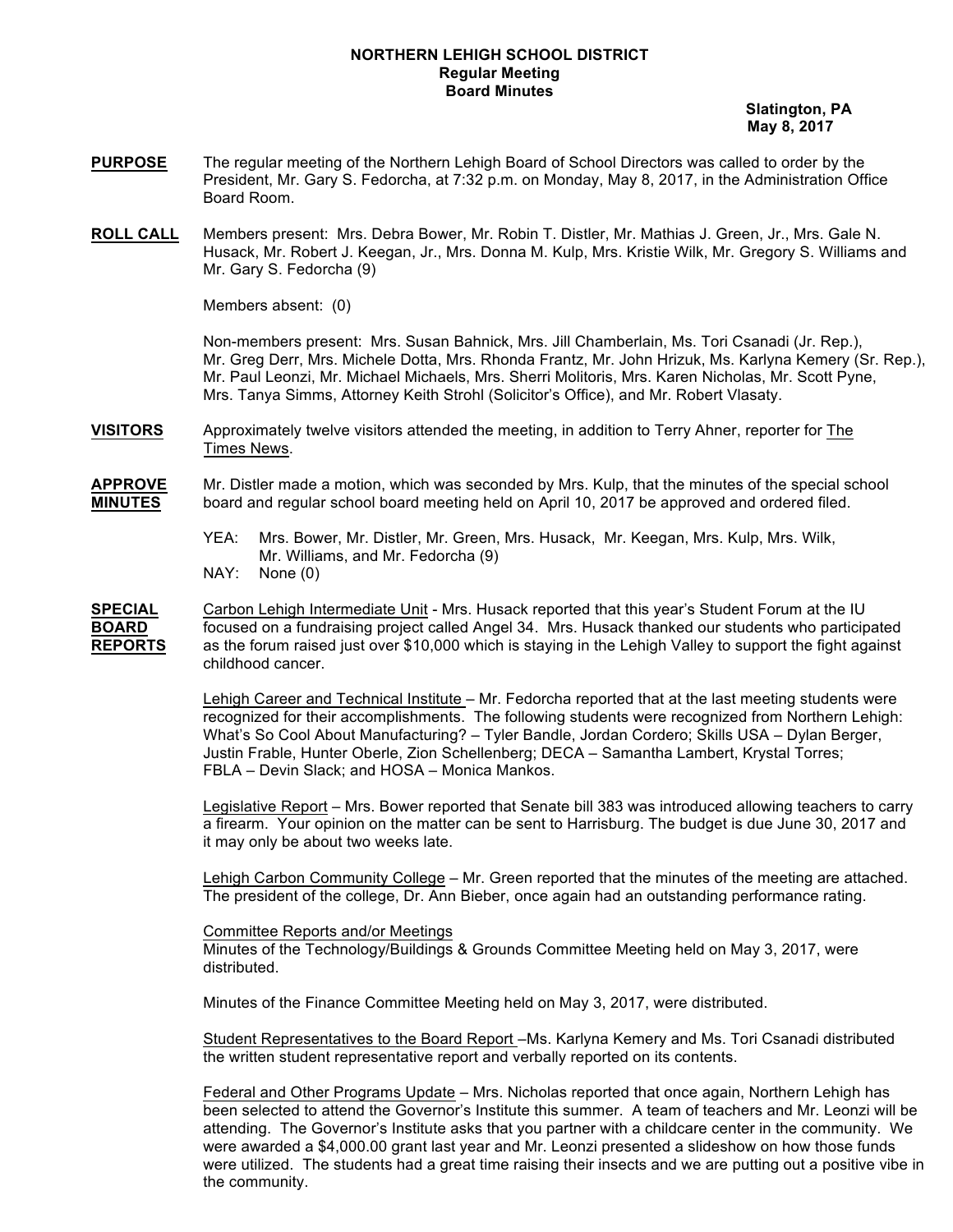**SPECIAL** Business Manager's Report – Mrs. Molitoris reported that on the agenda for approval this evening is the **BOARD** proposed final budget for 2017-2018. The budget includes: four retiree's salaries; a 6 percent decrease **REPORTS** in medical costs, a 2.54 percent increase in the Public School Employees' Retirement System; and **(cont.)** \$1,750,000 of fund balance will be used for a one-time purchase of equipment and maintenance repairs and upgrades. In addition, \$1,033,000 of fund balance will be used to offset any tax increase. Even though there is a 0 mill increase, because of the State Tax Equalization Board issue, Northampton county residents will see a decrease in their tax bill, while residents of Lehigh County will see an increase. The final budget will be approved at the June 12, 2017 meeting.

> Superintendent's Report – Mr. Michaels introduced Mr. Jonathan DeFrain, who along with the student council representatives, distributed gifts for teacher appreciation week. Mr. DeFrain thanked the board for their hard work. Mr. Michaels announced that this week is National Teacher Appreciation Week. Graduation will be Friday, June 9, 2017. Mr. Greg Derr reported that the track project vendor said they will work with us in any way possible to have graduation in the stadium. Mr. Michaels stated that we want to have it in the stadium if at all possible, but it will be dependent on the weather and the condition of the track.

> Solicitor's Report – Attorney Stopp reported that when a right to know request is received, it requires the administrative staff and legal staff to go through the request to determine the validity of the request and it can become a large expense for the district. There is legislation that has been proposed that targets individuals who are just looking for mass amounts of data while still serving the legitimate requests. Attorney Stopp also suggested we review our policy as it deals with third parties. Attorney Stopp will forward his recommendation for wording of the policy.

Mr. Fedorcha and the board recognized our teachers during teacher appreciation week and acknowledged the great job they with our students.

Mr. Fedorcha reported that an executive session was held prior to tonight's meeting to discuss personnel issues.

**PERSONNEL** Mrs. Kulp made a motion, which was seconded by Mr. Distler that the Board of Education approves the following personnel items:

Retirement With regret, accept the retirement resignation of Kathy Walter from her position as Reading Resignation teacher at the Middle School, effective June 30, 2017. At this time she will begin her retirement from<br>K. Walter the Northern Lehigh School District after 16 vears of service. the Northern Lehigh School District after 16 years of service.

Retirement With regret, accept the retirement resignation of Deborah Geiger from her position as Kindergarten Resignation teacher at Peters Elementary School, effective the end of the work day on June 13, 2017. At this time D. Geiger she will begin her retirement from the Northern Lehigh School District after 37 years of service.

Appointment Katherine Farber\* Professional Employee Instructional Assignment: Senior High School Learning Support/Life Sills Support Teacher replacing Kris Ahner who resigned. Salary: Substitute Teacher Rate Days 1-30; Day 31 and beyond \$57,375.00 (Step 5 Masters on the 2017-2018 CBA Salary Schedule) Effective: August 21, 2017 **\* Pending Verification of Missing Personnel File Items**

Unpaid Leave Approve the request of employee #6877 to take a twelve week unpaid leave of absence beginning Leave April 21, 2017, for her own medical reasons. Employee plans to return to her current position upon release from her physician.

Salary **Acknowledge the following teacher who has completed the requirements per the Collective** Adjustments Bargaining Agreement that would entitle them to a salary increase for the second half of the 2016- 2017 school year:

| Rajeev Gupta |              |
|--------------|--------------|
| From:        | Step 1B      |
| To:          | Step $1B+24$ |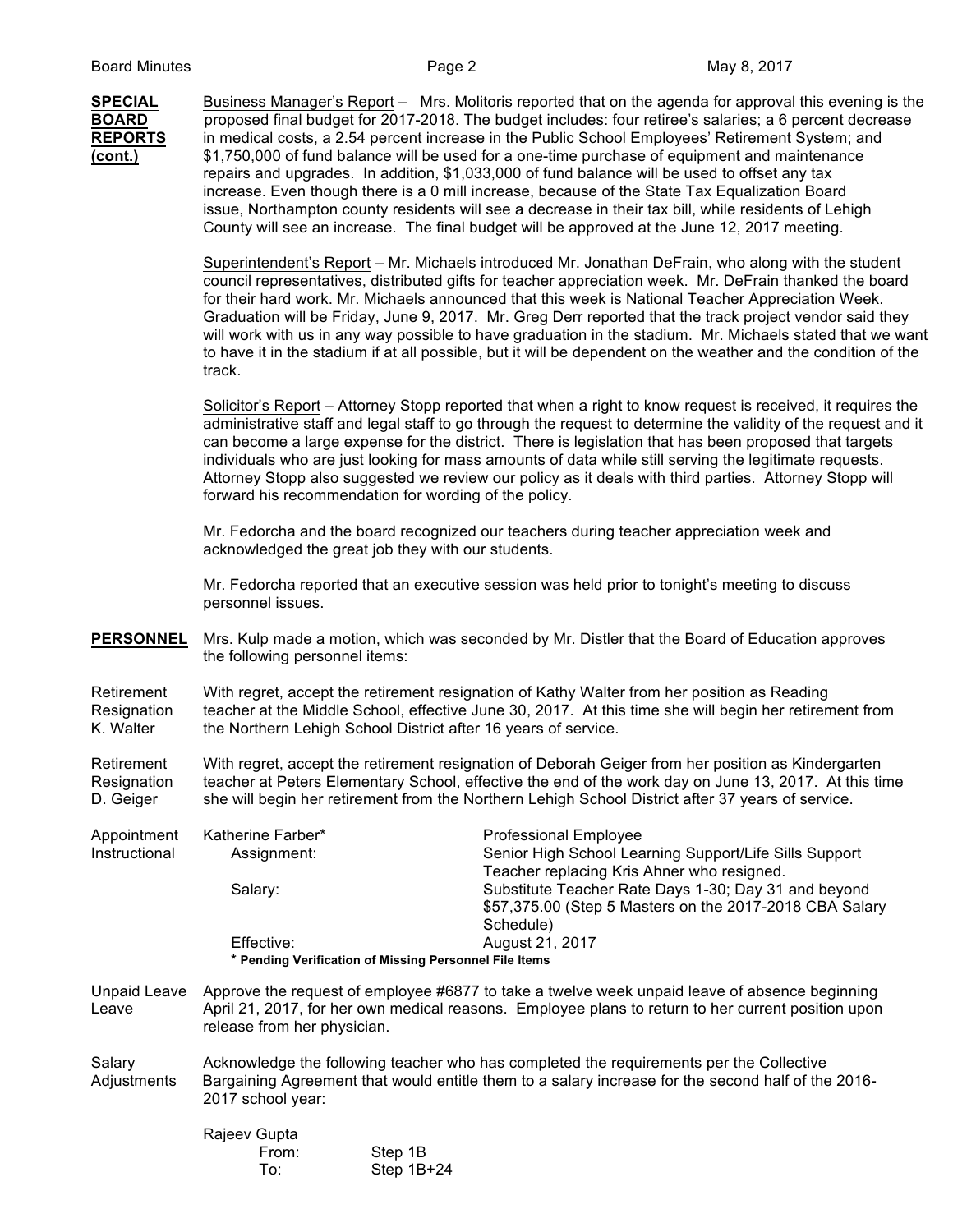| <b>PERSONNEL</b><br>(cont)<br>Co-Curricular | Motion to renew the appointment of the following Co-Curricular positions for the 2017-2018                                                                                                                                                                                                                                                   |                                                                                                                                                                                                                                                                                                                                                                                                                                                                               |                                                                                                                                                                    |
|---------------------------------------------|----------------------------------------------------------------------------------------------------------------------------------------------------------------------------------------------------------------------------------------------------------------------------------------------------------------------------------------------|-------------------------------------------------------------------------------------------------------------------------------------------------------------------------------------------------------------------------------------------------------------------------------------------------------------------------------------------------------------------------------------------------------------------------------------------------------------------------------|--------------------------------------------------------------------------------------------------------------------------------------------------------------------|
| Appointments<br>2017-2018                   | school year:<br>Tanya Ahner<br>Megan Filchner<br>Jeffrey Miller<br>Ken Shankweiler<br>Sarah Arndt<br>Anna Leigh Conway<br>Scott Snyder<br><b>Nick Hosford</b><br>Alfred Ortiz, Jr.<br>Stephen Hluschak<br>Michael Lehtonen<br>Joseph Tout                                                                                                    | Cheerleading Advisor - Shared Stipend<br>Cheerleading Advisor - Shared Stipend<br>Head Boys' Basketball Coach<br>Head Girls' Basketball Coach<br>Assistant Girls' Basketball Coach<br>Assistant Girls' Basketball Coach (JH)<br><b>Head Wrestling Coach</b><br><b>Assistant Wrestling Coach</b><br>Assistant Wrestling Coach (JH)<br>Sr. High Winter Intramurals - Weightlifting<br>Sr. High Winter Intramurals - Winter Track<br>Sr. High Spring Intramurals - Weightlifting | \$1,645.50<br>\$1,645.50<br>\$7,445.00<br>\$7,445.00<br>\$4,839.00<br>\$4,743.00<br>\$7,445.00<br>\$4,839.00<br>\$4,839.00<br>\$871.00<br>\$871.00<br>\$<br>871.00 |
| Co-Curricular<br>Appointment<br>2017-2018   | David Oertner                                                                                                                                                                                                                                                                                                                                | Assistant Boys' Basketall Coach (JH)                                                                                                                                                                                                                                                                                                                                                                                                                                          | \$4,839.00                                                                                                                                                         |
| Co-Curricular<br>Volunteers<br>2017-2018    | Kyle Baumann<br>Adam Hluschak<br>Ryan Kern<br>Justin Hampton<br>Joseph Krempasky<br><b>Richard Roberts</b><br><b>Tyler Svetik</b>                                                                                                                                                                                                            | <b>Assistant Wrestling Coach</b><br><b>Assistant Wrestling Coach</b><br><b>Assistant Wrestling Coach</b><br>Assistant Boys' Basketball Coach<br>Assistant Boys' Basketball Coach<br>Assistant Boys' Basketball Coach<br>Assistant Boys' Basketball Coach                                                                                                                                                                                                                      |                                                                                                                                                                    |
| Game<br>Workers<br>2016-2017                | Motion to appoint the following people as Game Workers for the 2016-2017 school year. Game<br>workers consist of ticket sellers and takers, game announcers, scoreboard operators, timers,<br>field judges, and scorekeepers. Rate of pay is consistent with the rates approved on the<br>2016-2017 Supplementary Personnel Salary Schedule. |                                                                                                                                                                                                                                                                                                                                                                                                                                                                               |                                                                                                                                                                    |
|                                             | <b>Eric DeAntonis</b><br><b>Stephen Reimert</b>                                                                                                                                                                                                                                                                                              |                                                                                                                                                                                                                                                                                                                                                                                                                                                                               |                                                                                                                                                                    |
| Substitute-<br>Instructional                | Approve the following substitute teachers for the 2016-2017 school year at the 2016-2017<br>substitute teacher rates as approved on the Supplementary Personnel Salary Schedule:                                                                                                                                                             |                                                                                                                                                                                                                                                                                                                                                                                                                                                                               |                                                                                                                                                                    |
|                                             | Kyrsten Montinero* - Elementary PK-4 & ESL<br>Jessica Rodriguez* - Elementary PK-4 & ESL<br>* Pending Verification of Missing Personnel File Items                                                                                                                                                                                           |                                                                                                                                                                                                                                                                                                                                                                                                                                                                               |                                                                                                                                                                    |
| Substitute<br>Non-Instruct-<br>ional        | Approve the following individuals as substitute custodians for the 2016-2017 school year at<br>the 2016-2017 substitute rate as approved on the Supplemental Personnel Salary Schedule:                                                                                                                                                      |                                                                                                                                                                                                                                                                                                                                                                                                                                                                               |                                                                                                                                                                    |
|                                             | <b>Holly Carlson</b><br>Elizabeth Doll                                                                                                                                                                                                                                                                                                       |                                                                                                                                                                                                                                                                                                                                                                                                                                                                               |                                                                                                                                                                    |
|                                             | YEA:<br>Mrs. Bower, Mr. Distler, Mr. Green, Mrs. Husack, Mr. Keegan, Mrs. Kulp, Mrs. Wilk,<br>Mr. Williams, and Mr. Fedorcha (9)<br>NAY:<br>None $(0)$                                                                                                                                                                                       |                                                                                                                                                                                                                                                                                                                                                                                                                                                                               |                                                                                                                                                                    |
|                                             | Mr. Fedorcha recognized the two retirees, Mrs. Geiger and Mrs. Walter and thanked them for their                                                                                                                                                                                                                                             |                                                                                                                                                                                                                                                                                                                                                                                                                                                                               |                                                                                                                                                                    |

service and added that they will be greatly missed by the students.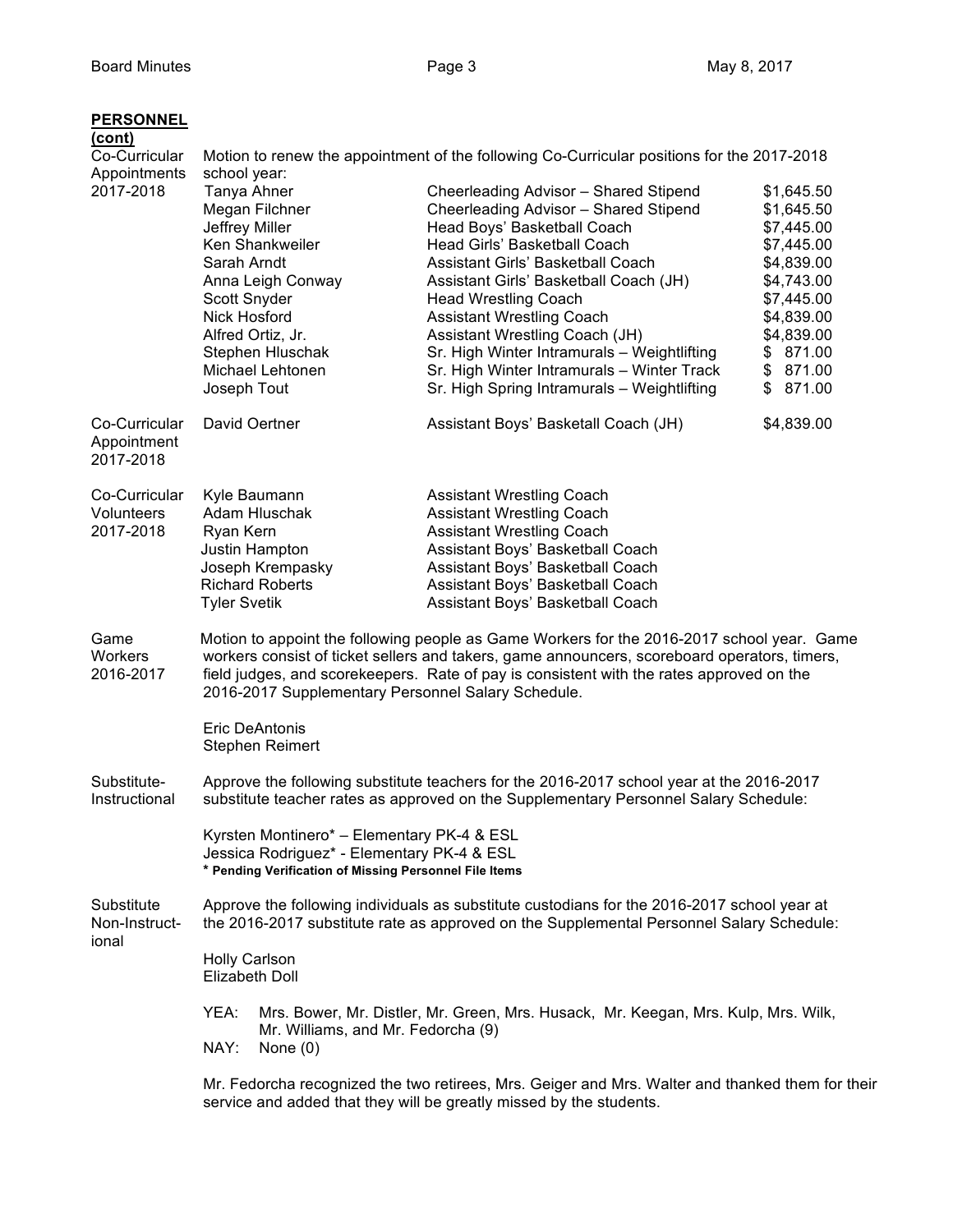| <b>POLICY</b>                                                                           | Mr. Williams made a motion, which was seconded by Mr. Keegan, that the Board of Education<br>approve the following policy items:                                                                                                                                                        |  |
|-----------------------------------------------------------------------------------------|-----------------------------------------------------------------------------------------------------------------------------------------------------------------------------------------------------------------------------------------------------------------------------------------|--|
| <b>Board Policy</b><br>Second                                                           | Approve the School Police Officer Policy and Procedure Manual, as presented after second reading.                                                                                                                                                                                       |  |
| Reading                                                                                 | Approve school board policy #122 - Programs - Extra Curricular Activities, as presented after second<br>reading.                                                                                                                                                                        |  |
|                                                                                         | YEA:<br>Mrs. Bower, Mr. Distler, Mr. Green, Mrs. Husack, Mr. Keegan, Mrs. Kulp, Mrs. Wilk,<br>Mr. Williams, and Mr. Fedorcha (9)<br>NAY:<br>None $(0)$                                                                                                                                  |  |
| <b>CONFER-</b><br><b>ENCES</b>                                                          | Mrs. Bower made a motion, which was seconded by Mr. Green, that the Board of Education<br>approves the following conferences:                                                                                                                                                           |  |
|                                                                                         | Susanne Hegedus - Positive Behavioral Interventions and Supports Implementers' Forum - May<br>16-17, 2017 - Hershey, PA - Registration - \$75.00; Lodging - \$71.60; Travel - \$41.20; Meals -<br>\$64.00 - Total Approximate Cost: \$251.80 - Funding: Curriculum & Instruction Budget |  |
|                                                                                         | Everly Kesack - Positive Behavioral Interventions and Supports Implementers' Forum - May 16-17,<br>2017 – Hershey, PA – Registration - \$75.00; Lodging - \$71.60; Meals - \$64.00 – Total Approximate<br>Cost: \$210.60 - Funding: Curriculum & Instruction Budget                     |  |
|                                                                                         | YEA:<br>Mrs. Bower, Mr. Distler, Mr. Green, Mrs. Husack, Mr. Keegan, Mrs. Kulp, Mrs. Wilk,<br>Mr. Williams, and Mr. Fedorcha (9)<br>NAY:<br>None (0)                                                                                                                                    |  |
| <b>CURRIC-</b><br><b>ULUM AND</b><br><b>INSTRUC-</b><br><b>TION</b><br>Act 80 Day       | Mr. Kulp made a motion, which was seconded by Mrs. Husack, that the Board of Education<br>approves the following curriculum and instruction item:                                                                                                                                       |  |
|                                                                                         | Approve to authorize the Superintendent to apply for an Act 80 Waiver for the 2016-2017 school<br>year for one full day to conduct additional in-service for staff development on August 23, 2016.                                                                                      |  |
|                                                                                         | Mr. Williams asked for clarification. Mrs. Frantz explained that there are only certain days that qualify<br>to be used to meet the correct number of days.                                                                                                                             |  |
|                                                                                         | YEA:<br>Mrs. Bower, Mr. Distler, Mr. Green, Mrs. Husack, Mr. Keegan, Mrs. Kulp, Mrs. Wilk,<br>Mr. Williams, and Mr. Fedorcha (9)<br>NAY:<br>None $(0)$                                                                                                                                  |  |
| <b>NEW</b><br><b>BUSINESS</b><br>Educational<br>Support<br>Staff CBA<br>$(2017 - 2021)$ | Mr. Green made a motion, which was seconded by Mr. Williams, that the Board of Education<br>approves the following new business item:                                                                                                                                                   |  |
|                                                                                         | Approve the Collective Bargaining Agreement between the Northern Lehigh School District and<br>Northern Lehigh Educational Support Personnel Association.                                                                                                                               |  |
|                                                                                         | Mr. Green stated that two language clarifications were made. The starting salaries were increased<br>and                                                                                                                                                                                |  |
|                                                                                         | the benefits and increases were along the lines of the other contracts.                                                                                                                                                                                                                 |  |
|                                                                                         | YEA:<br>Mrs. Bower, Mr. Distler, Mr. Green, Mrs. Husack, Mr. Keegan, Mrs. Kulp, Mrs. Wilk,<br>Mr. Williams, and Mr. Fedorcha (9)<br>NAY:<br>None $(0)$                                                                                                                                  |  |
| <b>NEW</b><br><b>BUSINESS</b>                                                           | Mr. Distler made a motion, which was seconded by Mrs. Kulp that the Board of Education approves<br>the following new business item:                                                                                                                                                     |  |
| Administrative<br>Assistants<br>Agreement<br>$(2017 - 2022)$                            | Approve the new Salary and Benefit Agreement between the Northern Lehigh School District and<br>the Northern Lehigh Administrative Assistants.                                                                                                                                          |  |

YEA: Mrs. Bower, Mr. Distler, Mr. Green, Mrs. Husack, Mr. Keegan, Mrs. Kulp, Mrs. Wilk,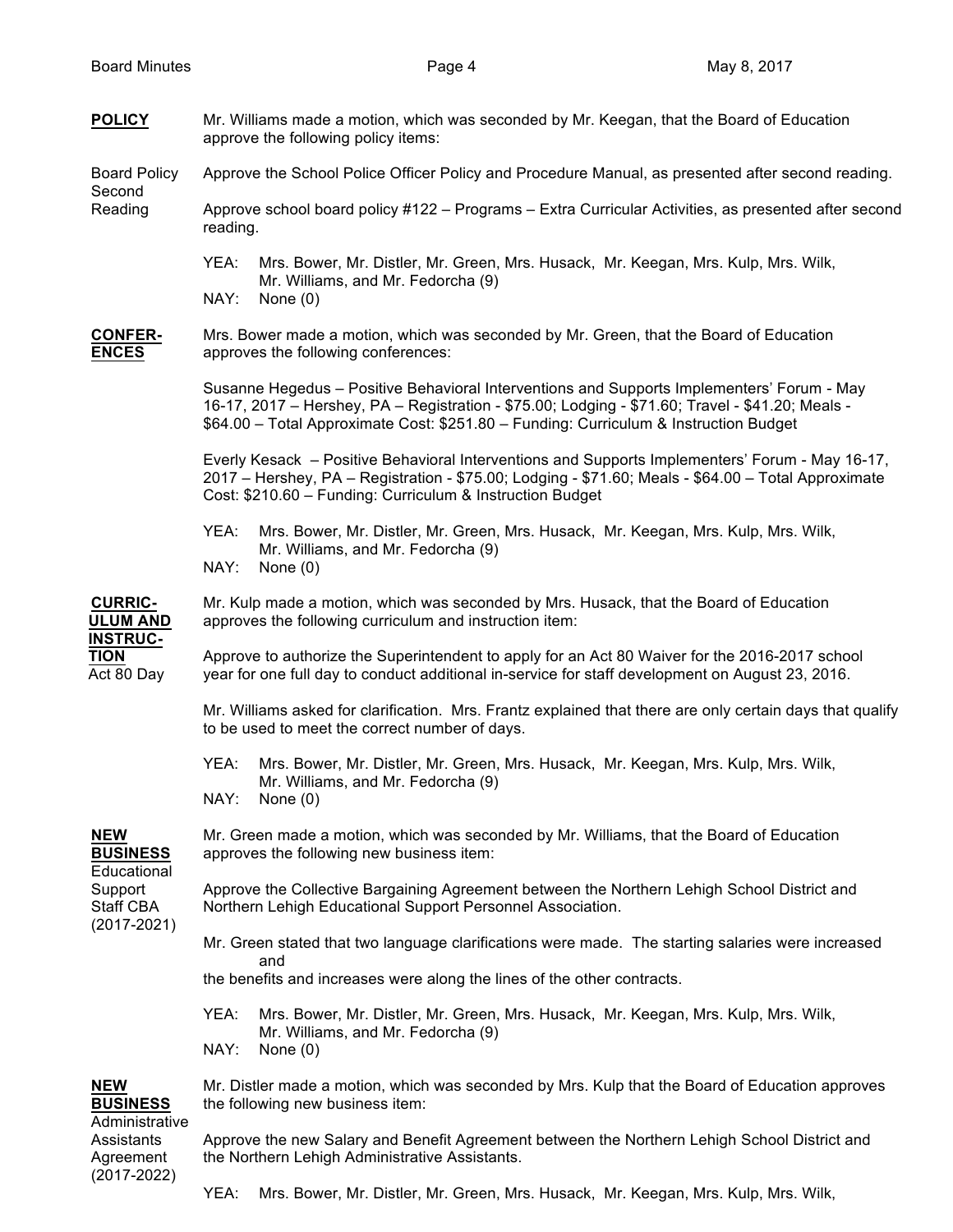| <b>FINANCIAL</b>                                       | Mr. Williams, and Mr. Fedorcha (9)<br>NAY:<br>None $(0)$<br>Mr. Fedorcha thanked the board members who were instrumental in settling these contracts.<br>Mr. Distler made a motion, which was seconded by Mrs. Bower, that the Board of Education approves the<br>following financial items:                                                                                                   |
|--------------------------------------------------------|------------------------------------------------------------------------------------------------------------------------------------------------------------------------------------------------------------------------------------------------------------------------------------------------------------------------------------------------------------------------------------------------|
| Financial<br>Reports                                   | Approve the following financial reports:<br>General Fund Account month of April, 2017<br>NLMS Student Activities Account month of April, 2017<br>NLHS Student Activities and Scholarship Account month of April, 2017                                                                                                                                                                          |
| List of<br><b>Bills</b>                                | Approve the Following List of Bills:<br>General Fund months of April & May, 2017<br>Cafeteria Fund months of April & May, 2017<br>Refreshment Stand month of April, 2017                                                                                                                                                                                                                       |
| Sports<br>Physicals<br>Co-payment                      | Approve the co-payment amount for student athletes receiving a sports physical from St. Luke's<br>Sports Medicine during the 2017-2018 school year at a cost of \$15.00 per student in accordance with<br>school board policy #122.                                                                                                                                                            |
| <b>CLIU</b><br>Technology<br>Pool Agreement            | Allow administration to sign the CLIU Technology Pool Consortium Agreement for the 2017-2018<br>school year.                                                                                                                                                                                                                                                                                   |
| <b>Fuel Bids</b><br>2017-2018                          | Approve the awarding of fuel bids to the following companies with a contract period of July 1,<br>2017 to June 30, 2018:                                                                                                                                                                                                                                                                       |
|                                                        | <b>UNLEADED GASOLINE TANK WAGON DELIVERY</b> - Awarded to Talley Petroleum<br>Enterprises, Inc. at<br>a fixed price of \$1.9467 per gallon (item #16 on bid summary)<br>$\circ$                                                                                                                                                                                                                |
|                                                        |                                                                                                                                                                                                                                                                                                                                                                                                |
|                                                        | #2 GRADE FUEL OIL TANK TRANSPORT DELIVERY - Awarded to Petroleum Traders at<br>a fixed price of \$1.6796 per gallon (item #3 on bid summary)<br>$\circ$                                                                                                                                                                                                                                        |
|                                                        | #2 GRADE FUEL OIL TANK WAGON DELIVERY - Awarded to Talley Petroleum,<br>Enterprises, Inc. at                                                                                                                                                                                                                                                                                                   |
|                                                        | a fixed price of \$2.2815 per gallon (item #4 on bid summary)<br>$\circ$                                                                                                                                                                                                                                                                                                                       |
|                                                        | <b>BIO DIESEL FUEL TANK WAGON DELIVERY</b> - Awarded to Talley Petroleum<br>Enterprises, Inc. at<br>a fixed price of \$2.0021 per gallon and an additional \$.0300 (winterization additive)<br>$\circ$<br>per gallon (item #8 and 18 on bid summary)                                                                                                                                           |
| Summer<br>Band<br>Camp                                 | Approve a tuition fee of \$30.00 per student for a one week elementary summer band program<br>and also approve a stipend for summer band program director, Steven Jonkman. Mr. Jonkman's<br>stipend will be equal to the amount collected for student participation but will not exceed \$1,000.00.<br>The summer band program will run Monday, August 14, 2017 until Friday, August 18, 2017. |
| <b>CLIU Driver</b><br>Education<br>Agreement           | Approve to authorize proper officials to ratify a contractual agreement between the Northern Lehigh<br>School District and the Carbon Lehigh Intermediate Unit #21 to continue the Student Driver Education<br>Program at no cost to the district effective July 1, 2017 through June 30, 2018.                                                                                                |
| CMG of<br>Easton HS<br>& Peters<br>Secure<br>Entrances | Approve the awarding of bid on the Peters Elementary and High School secure entrance projects to<br>CMG of Easton, as recommended by KCBA Architects, at a cost of \$221,800.00. This project is<br>budgeted in the 2017-2018 general fund budget.                                                                                                                                             |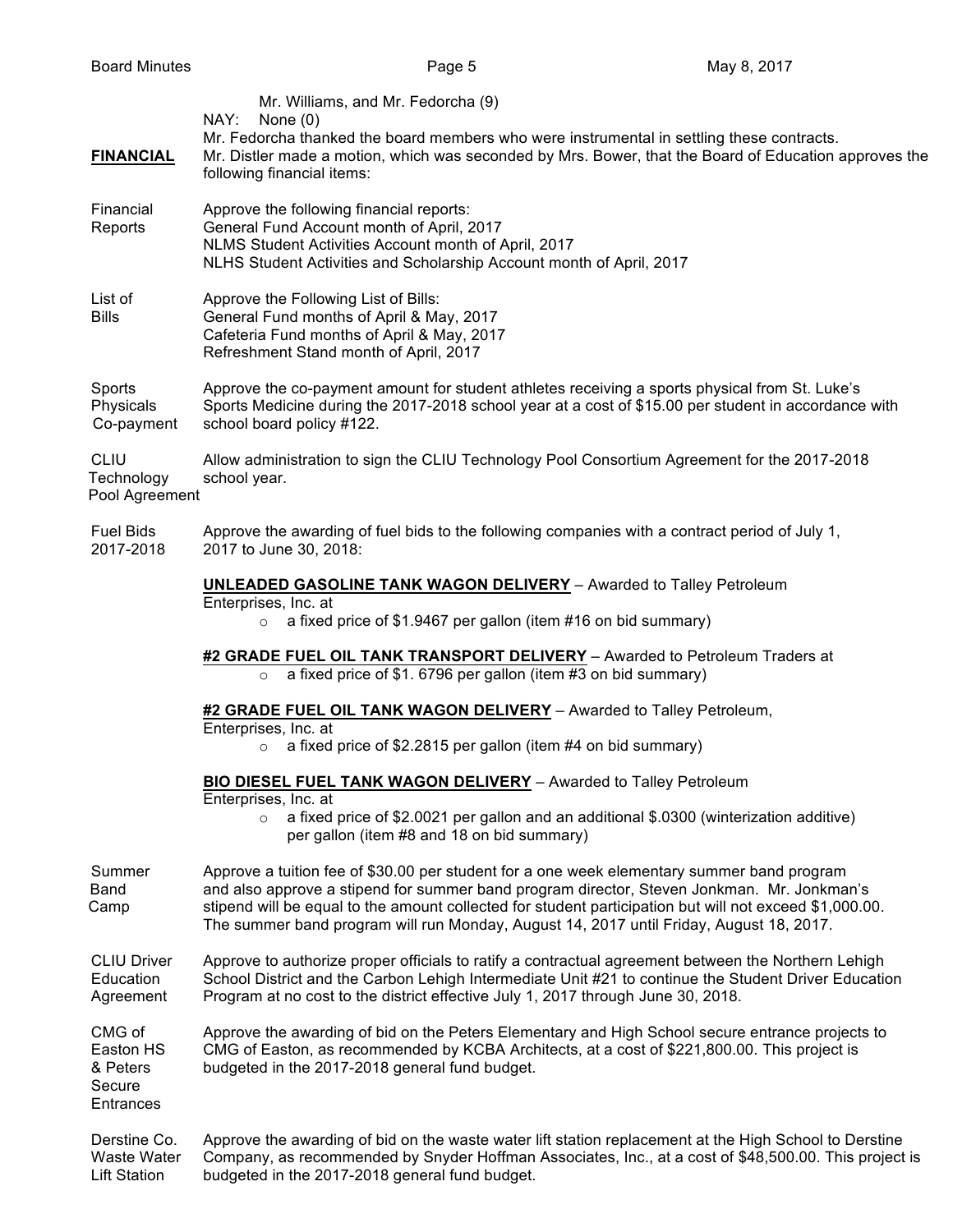| <b>FINANCIAL</b><br><u>(cont.)</u><br>J.B.M.<br>Oil Tank<br>Replacement<br>MS & HS | Approve the awarding of bid on the Middle School and High School oil tank replacement projects to<br>Mechanical, Inc J.B.M. Mechanical, Inc., as recommended by Snyder Hoffman Associates, Inc., at a cost of \$486,000.00.<br>This project is budgeted in the 2017-2018 general fund budget.                    |                                                                                                                                               |  |
|------------------------------------------------------------------------------------|------------------------------------------------------------------------------------------------------------------------------------------------------------------------------------------------------------------------------------------------------------------------------------------------------------------|-----------------------------------------------------------------------------------------------------------------------------------------------|--|
| CMG of<br>Easton<br><b>HS Door</b><br>Upgrade                                      | Approve the awarding of bid on the High School door upgrade project to CMG of Easton, at a cost of<br>\$70,000.00. This project is budgeted in the 2017-2018 general fund budget.                                                                                                                                |                                                                                                                                               |  |
| <b>Warming Unit</b><br>Convection                                                  | Approve the purchase of a warming unit for the High School cafeteria and a convection oven for<br>the Middle School cafeteria at a total cost not to exceed \$12,000.00 to be paid from the 2017-2018<br>Oven Cafeteria cafeteria budget.                                                                        |                                                                                                                                               |  |
| <b>Budget</b>                                                                      | YEA:<br>NAY:                                                                                                                                                                                                                                                                                                     | Mrs. Bower, Mr. Distler, Mr. Green, Mrs. Husack, Mr. Keegan, Mrs. Kulp, Mrs. Wilk,<br>Mr. Williams, and Mr. Fedorcha (9)<br>None $(0)$        |  |
| <b>FINANCIAL</b><br><u>(cont.)</u><br>Treasurer<br>Nominations                     |                                                                                                                                                                                                                                                                                                                  | Mr. Distler nominated Mrs. Donna Kulp for Treasurer.                                                                                          |  |
| Close<br>Nominations                                                               | Mr. Green made a motion to close the nominations, which was seconded by Mr. Williams.                                                                                                                                                                                                                            |                                                                                                                                               |  |
| Election<br>Of Board<br>Treasurer<br>Donna Kulp                                    | Election of a Treasurer for the 2017-2018 fiscal year, as required by Section 404 of the<br>Pennsylvania School Code of 1949, as amended.<br><b>RECOMMEND</b> That the Board of Education elects Mrs. Donna M. Kulp as Treasurer for the<br>2017-2018 Fiscal year, effective July 1, 2017 through June 30, 2018. |                                                                                                                                               |  |
|                                                                                    | YEA:<br>NAY:                                                                                                                                                                                                                                                                                                     | Mrs. Bower, Mr. Distler, Mr. Green, Mrs. Husack, Mr. Keegan, Mrs. Kulp, Mrs. Wilk,<br>Mr. Williams, and Mr. Fedorcha (9)<br>None $(0)$        |  |
| Secretary<br>Nominations                                                           |                                                                                                                                                                                                                                                                                                                  | Mr. Williams nominated Mrs. Kristie Wilk for Secretary.                                                                                       |  |
| Close<br><b>Nominations</b>                                                        | Mr. Distler made a motion to close the nominations, which was seconded by Mrs. Kulp.                                                                                                                                                                                                                             |                                                                                                                                               |  |
| Election<br>Of Board<br>Secretary<br>Kristie Wilk                                  | Election of a Secretary for a four (4) year term, as required by Section 404 of the Pennsylvania<br>School Code of 1949, as amended.<br>RECOMMEND  That the Board of Education elects Mrs. Kristie D. Wilk as Secretary for a four (4)<br>year term, effective July 1, 2017 through June 30, 2021.               |                                                                                                                                               |  |
|                                                                                    | YEA:<br>NAY:                                                                                                                                                                                                                                                                                                     | Mrs. Bower, Mr. Distler, Mr. Green, Mrs. Husack, Mr. Keegan, Mrs. Kulp, Mrs. Wilk,<br>Mr. Williams, and Mr. Fedorcha (9)<br>None $(0)$        |  |
| <b>INFOR-</b><br><b>MATION</b>                                                     |                                                                                                                                                                                                                                                                                                                  | Minutes of the Carbon Lehigh Intermediate Unit 21 Board of Directors meeting held on January 26,<br>2017 and March 20, 2017 were distributed. |  |
|                                                                                    | Minutes of the Lehigh Carbon Community College Board of Trustees meeting held on March 2,<br>2017 were distributed.                                                                                                                                                                                              |                                                                                                                                               |  |
|                                                                                    |                                                                                                                                                                                                                                                                                                                  | Minutes of the Lehigh Career & Technical Institute Joint Operating Committee meeting held on                                                  |  |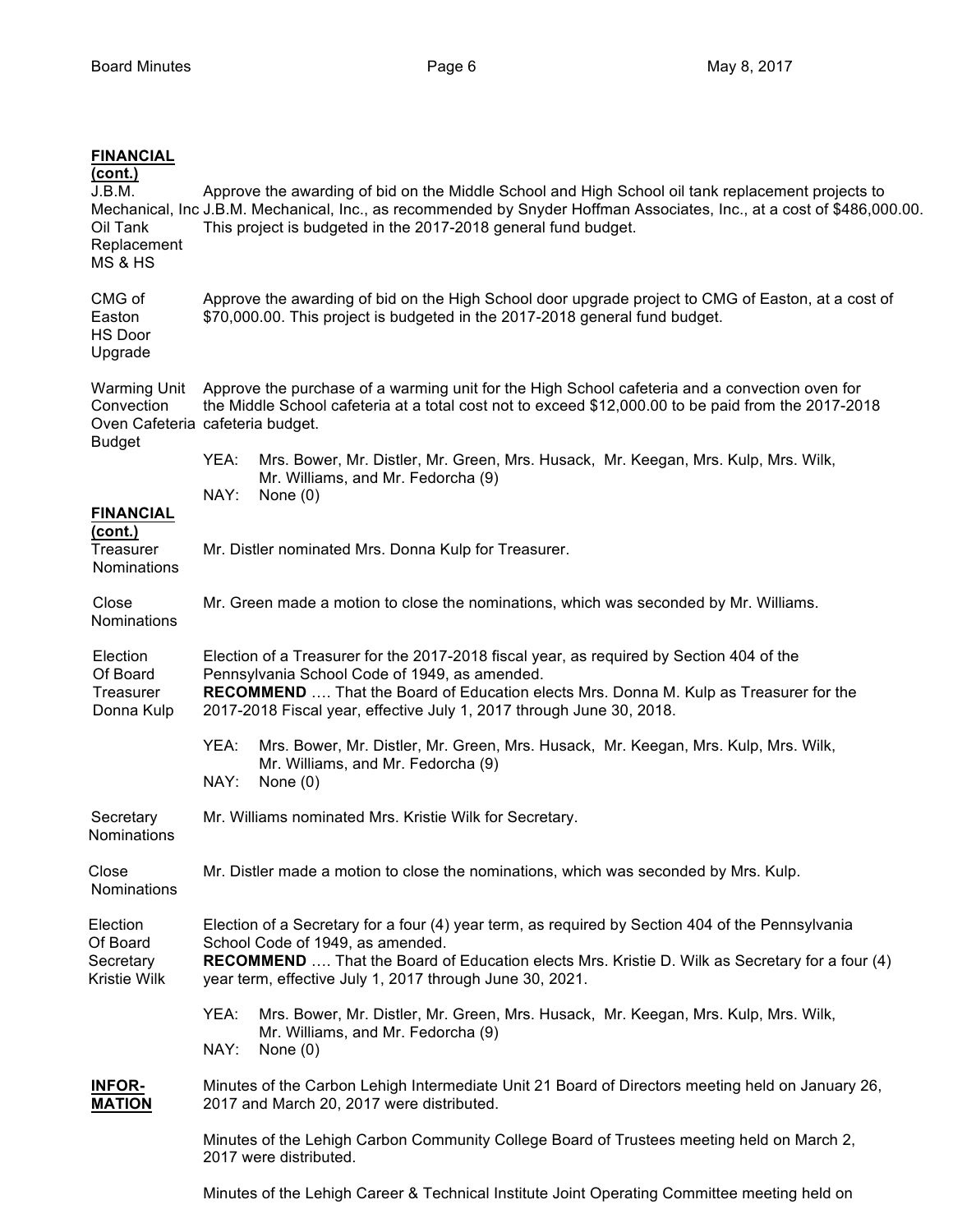March 22, 2017, were distributed.

| <b>ADOPTION</b>  | Mr. Distler made a motion, which was seconded by Mr. Keegan, that the Board of Education           |
|------------------|----------------------------------------------------------------------------------------------------|
| <b>OF</b>        | approves the proposed final budget and:                                                            |
| <b>PROPOSED.</b> |                                                                                                    |
| <b>FINAL</b>     | It is recommended that the Board of Education adopts the proposed general fund final budget of     |
| <b>BUDGET</b>    | the Northern Lehigh School District for the 2017-2018 school year in the amount of \$34,059,557.00 |
| <b>FOR</b>       | The preliminary budget is adopted with a 21.3422 millage rate for Lehigh County and a 61.8111      |
| 2017-2018        | millage rate for Northampton County.                                                               |
|                  |                                                                                                    |

Mr. Keegan stated that two years ago, STEB made major mistakes in school district calculations for the millage rate and he asked who checks them. Mrs. Molitoris stated that she did not know if the independent financial office reviews it or not. The information is uploaded into PDE and it is all based on the sales of the properties within the counties and their formula based on five year averages. Mrs. Molitoris stated that she will call and make sure the information is correct.

Mr. Green stated that he will approve the budget preliminarily, but he still has concerns about not having a one to one laptop program. Mr. Green urged that be included in the final budget. Mrs. Molitoris responded that all of the core subjects in the High School will have them this year. The reason they are rolled out over a period of three years is so they are not all breaking down at the same time.

- YEA: Mrs. Bower, Mr. Distler, Mr. Green, Mrs. Husack, Mr. Keegan, Mrs. Kulp, Mrs. Wilk, Mr. Williams, and Mr. Fedorcha (9)
- NAY: None (0)

**CAPITA TAX**

**LEGAL** Mrs. Kulp made a motion, which was seconded by Mrs. Bower, that the Board of Education approve **NOTICE PER** the following legal notice for per capita taxes for 2017-2018:

**2017-2018** Authorize the Secretary to publish a Legal Advertisement notifying every resident or inhabitant within the territorial limits of the school district of Northern Lehigh attaining eighteen (18) years of age, and every resident or inhabitant in said school district to notify the proper Per Capita Tax Enumerator within twelve (12) months of his or her becoming a resident or inhabitant, in accordance with the School Laws of Pennsylvania, Section 680, as amended June 16, 1972, Act 138. The assessors to contact are as follows:

| <b>LEGAL</b><br><b>NOTICE PER</b><br><b>CAPITA TAX</b><br>2017-2018<br>(cont.) | <b>BOROUGH OF WALNUTPORT</b> | Annette Lacko - Borough Secretary<br><b>Walnutport Borough Building</b><br>417 Lincoln Ave. Walnutport, PA 18088<br>610-767-1322     |
|--------------------------------------------------------------------------------|------------------------------|--------------------------------------------------------------------------------------------------------------------------------------|
|                                                                                | <b>WASHINGTON TOWNSHIP</b>   | Diane Conklin - Township EIT Officer<br>Washington Township Municipal Building<br>7951 Center St., Emerald, PA 18080<br>610-767-8108 |
|                                                                                | <b>BOROUGH OF SLATINGTON</b> | Karen Gill – Assistant Secretary<br>125 South Walnut Street<br>Slatington, PA 18080<br>610-767-2131                                  |

- YEA: Mrs. Bower, Mr. Distler, Mr. Green, Mrs. Husack, Mr. Keegan, Mrs. Kulp, Mrs. Wilk, Mr. Williams, and Mr. Fedorcha (9)
- NAY: None (0)

Mr. Fedorcha reminded everyone that the municipal primaries are this month and he encouraged everyone to get out and vote.